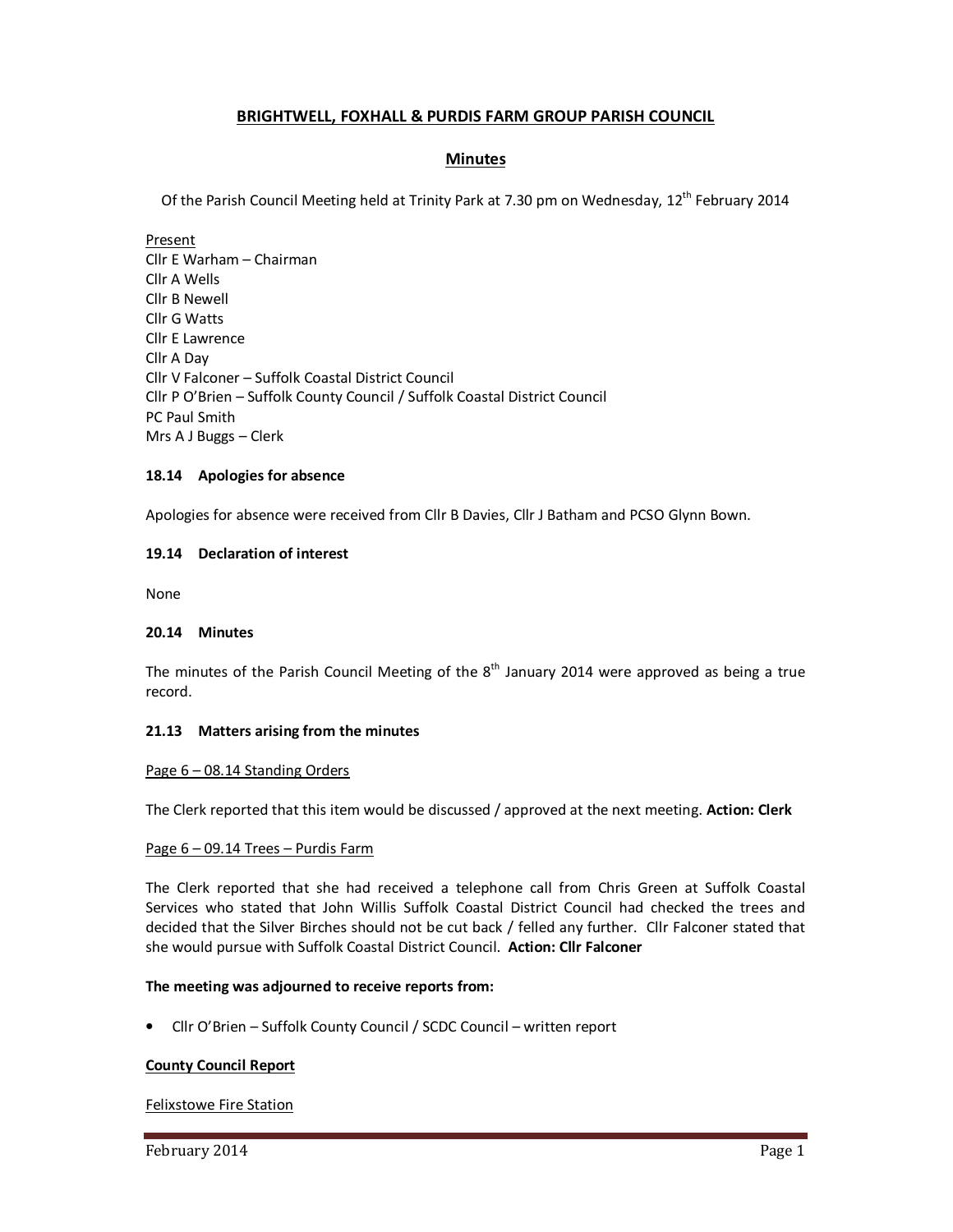A six-week consultation, on proposed changes to the crewing arrangements at Felixstowe fire station, has begun. The consultation relates to the final part of a three-stage process. Changes were first proposed as part of the 2011/2012 Integrated Risk Management Plan. Stage 1 involved a move from a seven-day to a five-day day-crew model; Stage 2 (current position) saw this change to a fiveday nucleus-crew model (full-time fire-fighters available to support on-call fire-fighters). Stage 3 involves moving to on-call crewing. For more information on the consultation, visit the SCC website at: www.suffolk.gov.uk/consultations. The deadline for submissions is midnight on Tuesday, 4<sup>th</sup> March 2014.

### No Cold Calling Zone

I attended the launch of a No Cold Calling Zone in Orwell Road, Felixstowe on 25<sup>th</sup> January NCCZ were introduced in Suffolk in April 2009 and there are now 62 around the county. The aim is to prevent crime, particularly door step crime that targets the elderly and the vulnerable. They are proving to be very successful. I heard first-hand accounts of how these rogue traders target and operate and how they are deterred by the No Cold Calling. Signs displayed very visibly I streets.

#### Deadline for Suffolk Internships

Over 20 internship placements are available in councils across Suffolk and anyone interested is being urged to submit applications by the deadline of  $28<sup>th</sup>$  January. The internships provide valuable workexperience for under-graduates and recent graduates during a 12-week, paid work placement. The internships are available at SCC, and at the district and borough council offices in Hadleigh, Needham Market, Lowestoft, Mildenhall and Bury St Edmunds. Opportunities exist across a broad range of services from waste management to social care. There are various opportunities during the placement to develop a good understanding of the organisation and hone essential work-based skills.

## Greenest County Community Awards

SCC is urging green-minded businesses, communities, schools and individual to submit nominations for the Greenest County Awards; the deadline is Friday, 31<sup>st</sup> January 2014. Now in its seventh year, the awards aim to showcase excellent environmental achievement across Suffolk. This year's awards will see the introduction of the Public Vote award in the Greenest Community Project category. This award will identify a community, or a group of local volunteers, who are working together to improve their surrounding environment and raising environmental awareness.

#### Domestic Abuse Forum

As Assistant Portfolio Holder for Public Protection I was invited to attend the above forum. The forum consists of 30 members from various organisations across the county. However, there are difficulties in managing such a large gathering that wishes to discuss their own particular agency. For the future, it was decided that a small workshop would be set up with major partners to discuss specific issues and action them. Nevertheless, I found it interesting and shocking, especially where children were involved.

#### Police and Crime Scrutiny Panel

I shall be chairing the above Panel's the quarterly meeting with the Police Commissioner on 31 $^{st}$ January and the panel will be asking questions of the Commissioner and holding him to account on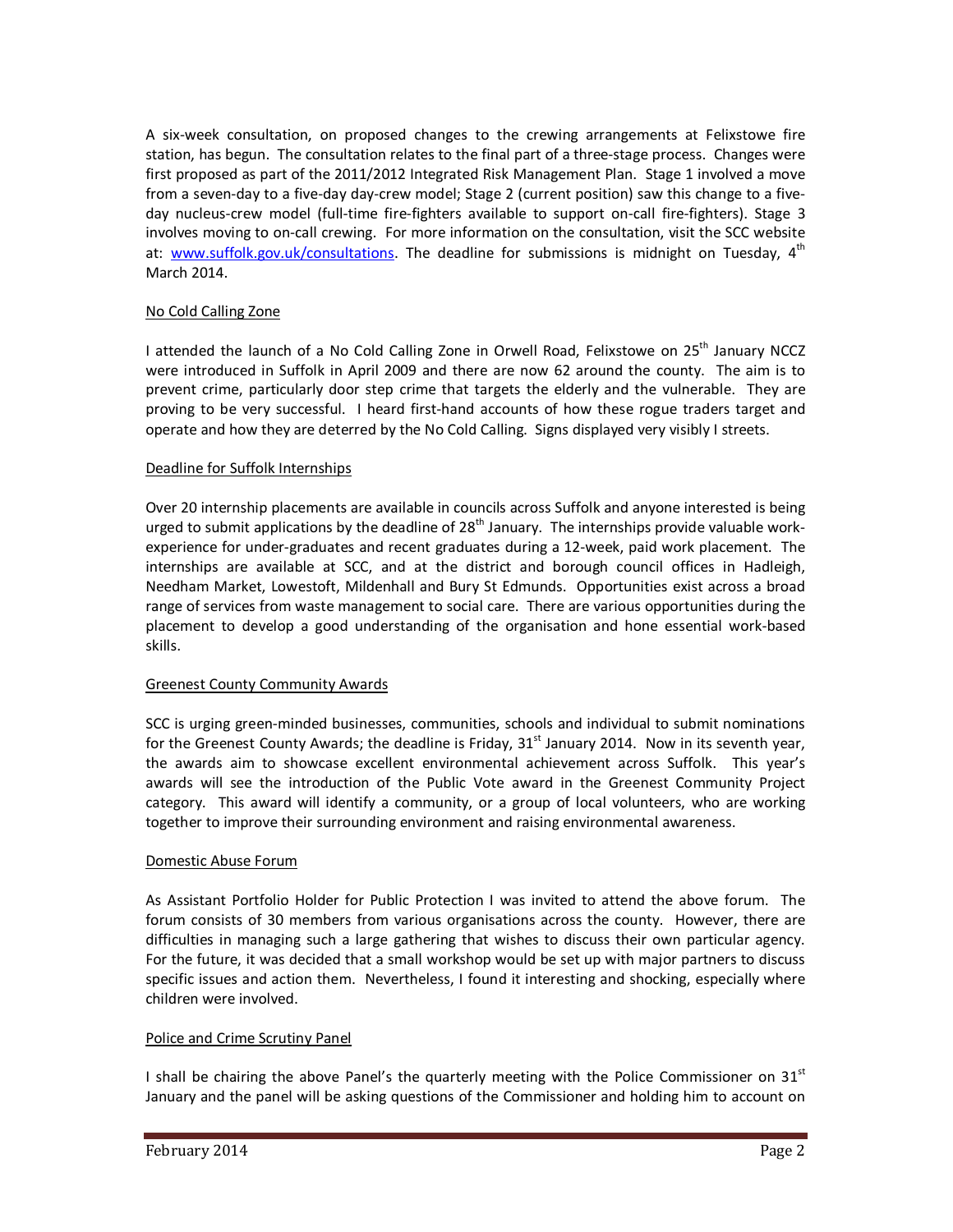issues: Proposed Precept; Review of Police Commissioner's Objective "Caring for Victims and Vulnerable Children"; improving the Solved Rate for Serious Sexual Offences; Transfer of Staff; Police and Crime Panel's Annual Report.

To give a flavour of what the Panel has done over the past year here is a brief summary of some of the issues.

February 2013: Held a formal Confirmation Hearing for the appointment of the Chief Constable.

March 2013: Considered an update on the PCC's framework for commissioning and awarding grants is for crime and disorder partnerships; considered feedback of PCC on his Draft Police and Crime Plant.

May 2013: I was one of three Panel Chairmen to give evidence to Home Affairs Select Committee. The PCC also gave evidence.

July 2013: Reviewed PCC's Annual Report, discussed speeding; importance of joint working with other agencies.

October 2013: Further review of PCC commissioning; reviewed arrangements for handling PCC complaints.

November 2013: I took part in LGA Police and Crime Conference in London.

### Revenue Budget 2014/2015

The budget for 2014/2015 will be presented to the Full Council on  $13<sup>th</sup>$  February. It is recommended that the Council approve a continued freeze in the level of council tax for the fourth consecutive year. This means Band D Council Tax remain at £1,126.53.

## A14

In an email to Graham Newman, SCC Transport, I advocated that lorries be kept to the inside lane along the whole of A14, as they are in Holland and Germany. I also spoke to David Ruffley re 60 mph, especially over Orwell Bridge and asked that he mention both speed limit and lorries on inside lane to the minister.

#### **District Council Report**

The flooding that occurred in Waldringfield and Levington gave those villages a traumatic start to the New Year and whilst the Environment Agency will give aid to persons and property affected by the flooding, it is not going to fund breaches in the sea wall. Therefore the villages have been left to seek advice and help from elsewhere such as SCC and SCDC.

As you know SCDC has rolled out a Community Enabling Fund of £4,000 per councillor per year to spend on projects within the community. I have divided £2,000 between the villages and intend to use the remaining £2,000 to aid Levington (providing SCDC agrees with the project that they bring forth). I understand that Veronica is giving funding to Waldringfield. Raising funding is not easy but I hope the aid that your district councillors can give will be a vitalising start in raising other money.

#### Accommodation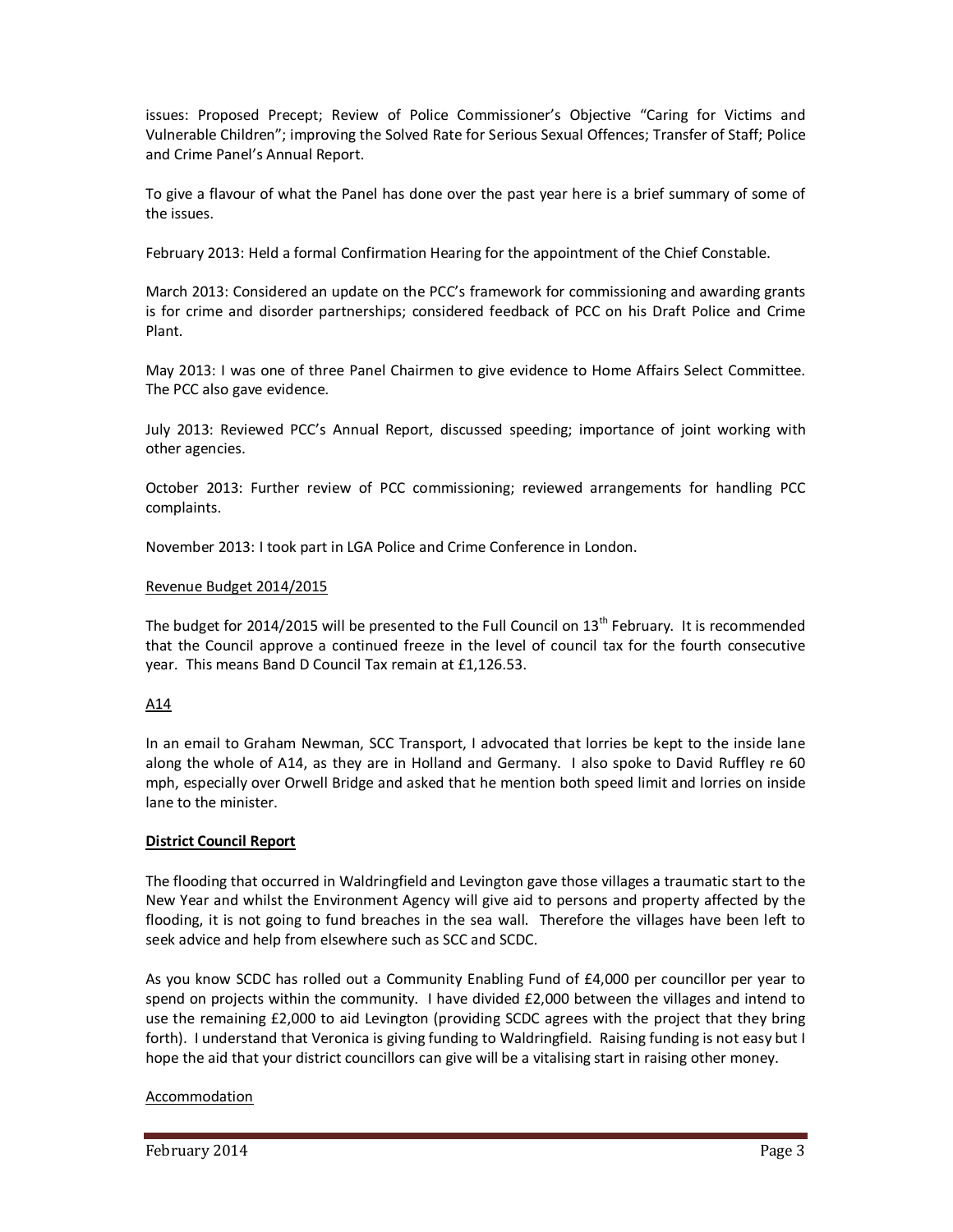A review was begun in January 2013 to look into the future suitability of SCDC's accommodation at Melton Hill and the possibility of moving. Options are being considered.

• Cllr V Falconer – Suffolk Coastal District Council – written report

Not a lot to relate this month. Busy with Deben Estuary Partnership meetings. At present this is in the final stage with emphasis on producing the document in April or thereabouts.

#### Community Enabling Budget Scheme

As mentioned in an email to your Chairman, I have an allocation of £4,000 to spend before the end of the financial year 2013/2014 (6 weeks' time) on a community projects in the Ward. If not all allocated, the money remaining is rolled over to 2014/2015. So far I have allocated nearly £1,000 to two projects in Levington and Waldringfield. A possible £2,000 will be allocated to Waldringfield towards river and footpath repair work that is desperately needed. I wait to hear more from Waldringfield Parish Council as to what the actual project will be.

If your Parish has a Community Project in mind that needs some financial funding please let me know and if thought appropriate, an Expression of Interest Form can be submitted to Suffolk Coastal by the organisers before the end of March and I will then fill out the Application Form to set it in motion.

#### NANT/SCDC

The Judicial Review is now over and we await the results of the hearing in the next six weeks.

#### Conservation Area Appraisals

Aldeburgh, Dunwich, Framlingham and Walberswick Conservation Area approach were approved by Cabinet in December 2013. There are 34 conservation areas in the District with only one area, Snape Maltings, yet to be done. These conservation area appraisals now form Supplementary Planning Documents in the Suffolk Coastal District Local Plan.

#### Suffolk Coastal IT

This service plus WiFi has been upgraded and improved and this was done over the  $18<sup>th</sup>$  and  $19<sup>th</sup>$ January.

#### Spa Pavilion

A new marketing campaign has recently started with a view to two interested parties to make a closed bid/private treaty by  $14<sup>th</sup>$  May. Business plans etc are awaited.

#### **Scrap Metal**

The Scrap Metal Dealers Act came into force on  $1<sup>st</sup>$  October 2013. The new requirements have brought to light some scrap metal collectors who are now within the scope of the licensing regime and who are being pursued to complete a licence application form.

#### Renovation Grants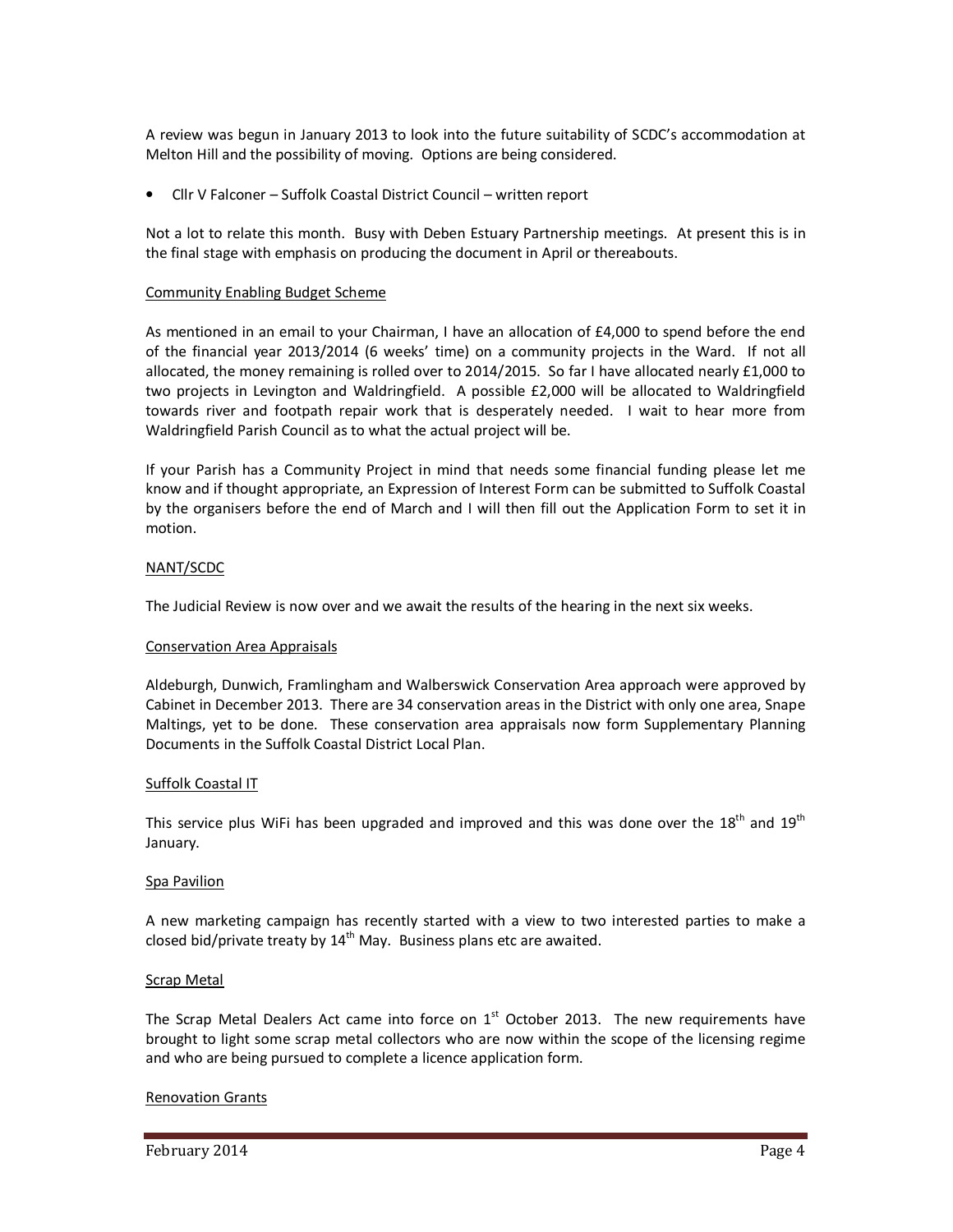To bring properties up to the decent homes standard. Occupiers are means tested. The maximum grant is £20k. Linked to an affordable rent for landlords the maximum grant is £8k.

### Disabled Facilities Grant

This is to adapt properties to meet the basic needs of a disabled person (grants for disabled children are not means tested). Means tested for Owner Occupiers and Tenants – maximum grant £30k. Conditions allow for recovery of grant costs about £5,000 (to a maximum of £10,000) if property sold within 10 years.

• Suffolk Police – PC Paul Smith – written report

# Crime Report for Period  $8^{th}$  January –  $9^{th}$  February 2014

#### Sainsburys

4 recorded crimes (1 common assault, 3 theft from shop)

#### Foxhall

FE/14/93 Theft Overnight o the 14<sup>th</sup> January from a public house on the Felixstowe Road a quantity of used cooking oil was stolen. This investigation is still ongoing.

#### Brightwell

No crimes.

#### Purdis

FE/14/179 – Tampering – Overnight on the 30<sup>th</sup> January an insecure vehicle was entered in Pine Drive. Nothing appears to have been stolen and there are no further leads on this crime.

#### Community Speed Watch

PC Smith reported that a meeting had recently been held with local parishes concerning this initiative. Unfortunately the Parish Council's representative Cllr Batham did not attend. It was agreed that the Clerk should forward Cllr Batham's details to PC Smith to enable him to contact her. **Action: Clerk** 

#### **The meeting was re-convened.**

#### **22.14 Clerk's Report**

The Clerk's report had previously been circulated and it was agreed that some of the items should be discussed as per the agenda.

#### Car Racing/Drifting Orwell Truck Stop

An email has been received from Nigel Hebden Planning Officer Suffolk Coastal District Council via Cllr Falconer as follows: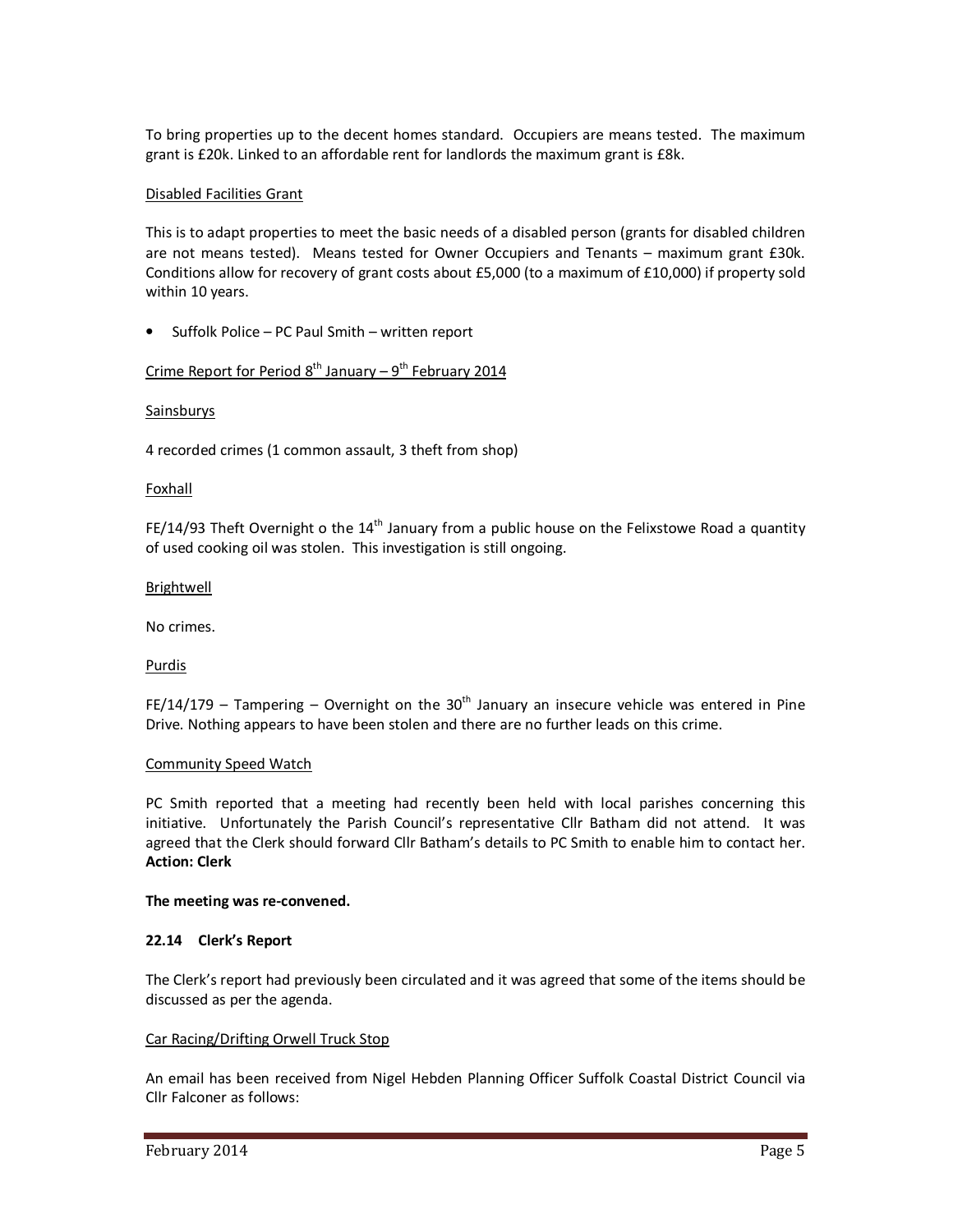"I can confirm that the Council has received a number of complaints from local residents about this activity. Officers have been on site and the following notices have been served on the owner/operator of the Orwell Crossing site:

- A Planning Contravention Notice (PCN) which requires the owner to respond and confirm what activities are being carried out on the site as well as other information.
- A Temporary Stop Notice (TCN) which requires the owner to cease allowing the site to be used for the "drifting" activity for a period of 28 days.

Once we have a response to the PCN we will consider whether or not it is appropriate to serve an enforcement notice and if so what the enforcement notice will cover in respect of unauthorised development."

### Jubilee Tree and Plaque

The Jubilee Tree and Plaque will be placed in position within the next month.

### Local Audit and Accountability Act 2014

This LAIS provides an overview of the Local Audit and Accountability Act 2014 which received Royal assent on 30 January 2014. The Act contains important matters affecting not only local council external audit arrangements but also their information provision and meetings. Councils will be concerned to understand the changes being introduced and to avoid the costs and reputational risks that can arise for failures in relation to audits and accounts and allegations of lack of transparency and accountability. *Although this LAIS contains important information, most of the matters contained in the Act require further implementing measures.*

It is anticipated that the National Association of Local Councils will provide detailed information on the financial matters and will be contributing to a revised Joint Practitioners Advisory Group guidance for local councils which will explain the arrangements and requirements underpinning audit and accountability requirements for local councils in order to safeguard public money. So, whilst local councils will be interested in the framework set up under the Act, they will be keen to see detailed regulation and guidance about how, for example, new localised external audit arrangements and their links to audit panels will work in practice. Your local Association will be supporting you with information about implementing the new regime and the underpinning guidance and regulatory framework as soon as it becomes available. Regulations made under the Act might modify the way in which the Act is applied to smaller authorities (most local councils). It is unlikely that new external audit arrangements will apply for 2014-15.

The Act applies to other local authorities and public service bodies but this LAIS only covers matters relating to local councils.

The main points affecting local councils in the Act are:

- 1) External audit arrangements for the future. Date of implementation to be determined by the Secretary of State.
- 2) A statutory Transparency Code applying to local councils will be published, requiring even smaller councils to publish certain information (currently only larger councils have to publish expenditure over £500). Date of implementation to be determined by the Secretary of State.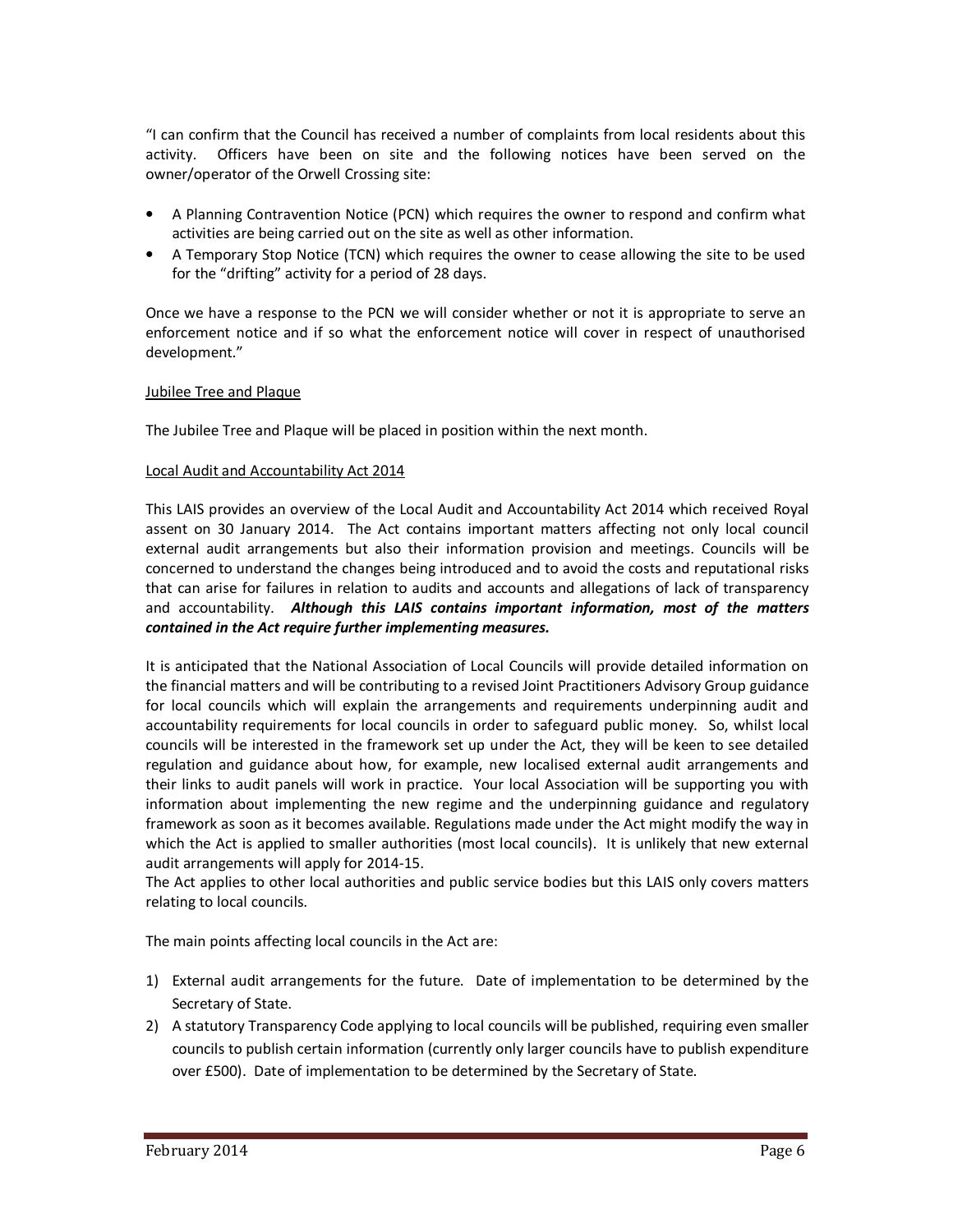- 3) A statutory Code on Local Authority Publicity which will relate to local council newsletters and other publicity. This provision comes into effect 2 months from 30 January 2014 but councils will be waiting for an implementing direction and detail from the Secretary of State.
- 4) Filming and use of social media at council meetings will be permitted. This provision comes into effect 2 months from 30 January 2014 but councils will be waiting for the implementing regulations and legislative amendments to emerge from Government.
- 5) New regulations will be introduced covering parish polls. Date of implementation to be determined by the Secretary of State.
- 6) Changes are being made to take account of levies (but hopefully not local council precepts which have a separate referendum framework which the Secretary of State may invoke) for the purpose of determining whether council tax is 'excessive' for council tax referendums. In force from 30 January 2014.

Unless otherwise stated in the LAIS, the date that the provision comes into force is to be determined by the Secretary of State.

The question of whether councils can now move away from using two cheque signatories for payments, if they wish, has been taken through separate parliamentary processes. Although many councils do use alternative methods of payments, these will not be formal legal methods of payment until required safeguards for councils using alternative methods are published in guidance which it is anticipated will be within the next few months.

### Precept Referendums – Notification Received from SALC

The following announcement has been provided from the National Association of Local Councils.

"The Government has not extended referendum principles to parish councils.

The key element of today's written ministerial statement by Local Government Minister Brandon Lewis MP on the final local government finance settlement 2014/2015 is below:

"We have not determined principles for local precepting authorities in 2014 to 2015, but we are putting on notice that we are prepared if necessary to apply the referendum thresholds to larger town and parish councils from 2015 to 2016 onwards to provide protection for local taxpayers and extend the principle of direct democracy."

The statement also reiterates the Minister's expectation council tax support funding is passed on to parish councils:

"We have also set out previously that there is some £3.3 billion in the settlement this year for Council Tax support schemes. There is an element within this national pot that is there specifically to reflect reductions in the parish tax base. We have not separately identified the money because it is not ring-fenced and as caseloads change and schemes evolve, the amount that different parishes need will change. It would be wrong to try to manage that centrally. But we have been clear that we expect billing authorities to carry on passing on support to town councils and parishes to help mitigate any reduction in their tax base due to the local Council Tax support scheme."

You can read the statement in full at: https://www.gov.uk/government/speeches/final-localgovernment-finance-settlement-2014-to-2015"

#### Grit Bin Kennels Road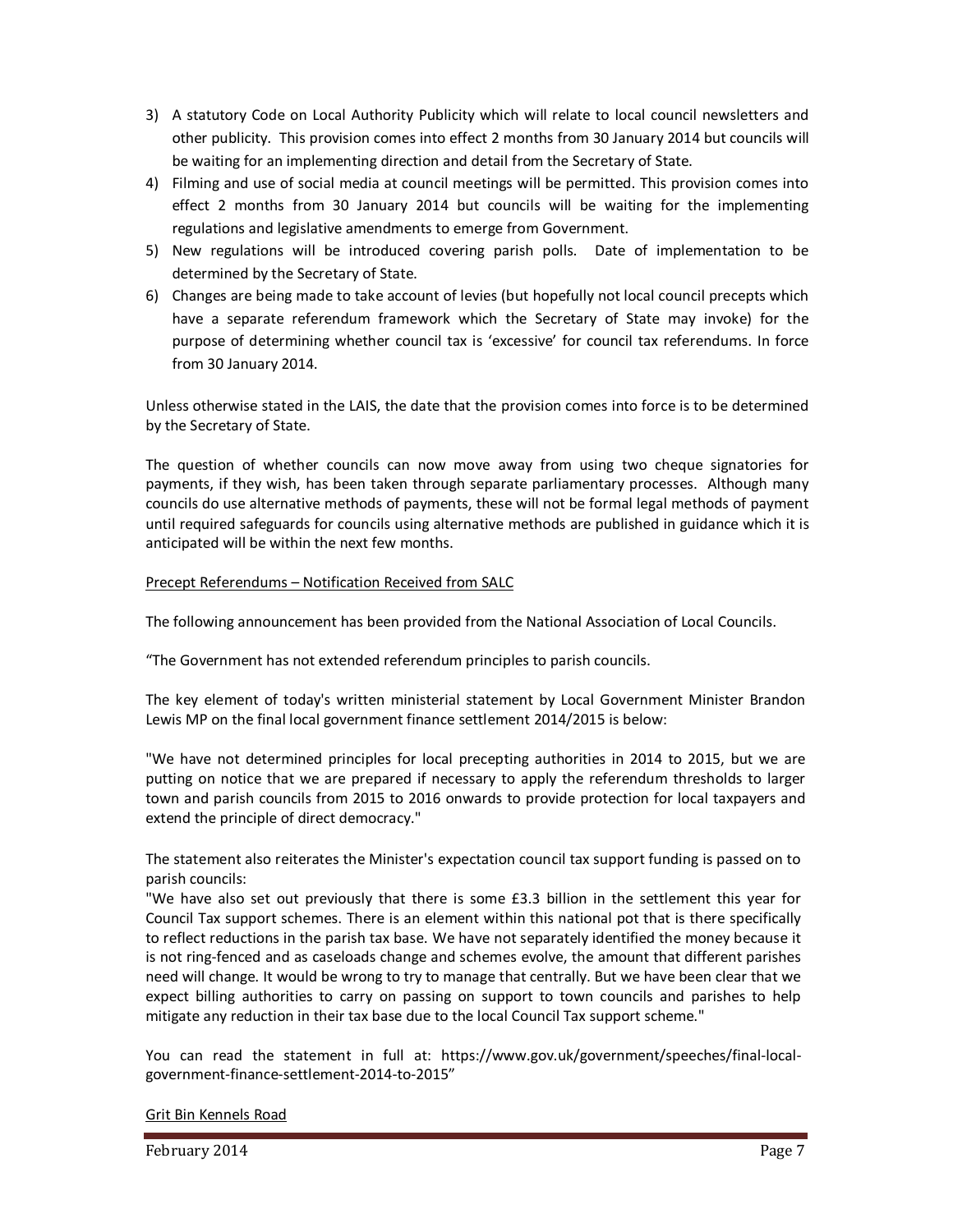I have received notification from Malcolm King Suffolk County Council Highways that he has approved the licence for the grit bin to be placed in Kennels Road has been approved. Highways have given approval for the bin to be placed at the top of Kennels Road for ease of spreading.

### Community Enabling Fund

Suffolk Coastal has set up a new fund called the Community Enabling Budget and is giving each Ward Member £4,000 per annum to spend directly on NEW projects or community groups in the Nacton Ward.

This money is about helping and encouraging communities to organise and take responsibility for dealing with issues in parishes.

Parishes know what their needs are and how to come up with practical long-term solutions and by supporting them the community spirit can be continued.

The money is designed to be spent on projects that are consistent with the Council's Business Plan and Localism Strategy. **The money cannot be used to support existing services but it aimed at stimulating new community activity.** 

http://www/suffolkcoastal.gov.uk/yourcouncil/enablingcommunities/communitybudgets/.

Cllr O'Brien is asking that the Parish Council contact her as soon as possible but has divided her allocation between parishes; £450 2013/2014 and £900 2014/2015.

Cllr Falconer is asking that the Parish Council contact her as soon as possible if there is a **new** project need for funding in the parish either by the Parish Council or an organisation in the village. It is possible that her allocation of £2,000 for this year (2013/2014) will not be divided evenly between the 10 villages as she is aware that certain areas in the Ward have an urgent need for funding. This does not mean other Parishes will be forgotten as of next year (2014/20150) she will have £6,000 to distribute. She has already received one request as a resulting of a group approaching SCDC which has been directed to her.

## **23.14 Planning**

#### Applications for Consideration

DC/14/0055/FUL – 135 Bucklesham Road, Purdis Farm – Proposed demolition of existing garage. Erection of new detached garage/store with office over. New driveway/parking area and erection of walls/railings/gates. PC Comments: No objection.

#### General

The Clerk reported that the Parish Council had not been notified officially by SCDC of the decision concerning Caris House. It was agreed that the Clerk should write to Philip Ridley Head of Planning and Coastal Management. **Action: Clerk** 

## **24.14 Community Enabling Fund 2013/2014 and 2014/2015**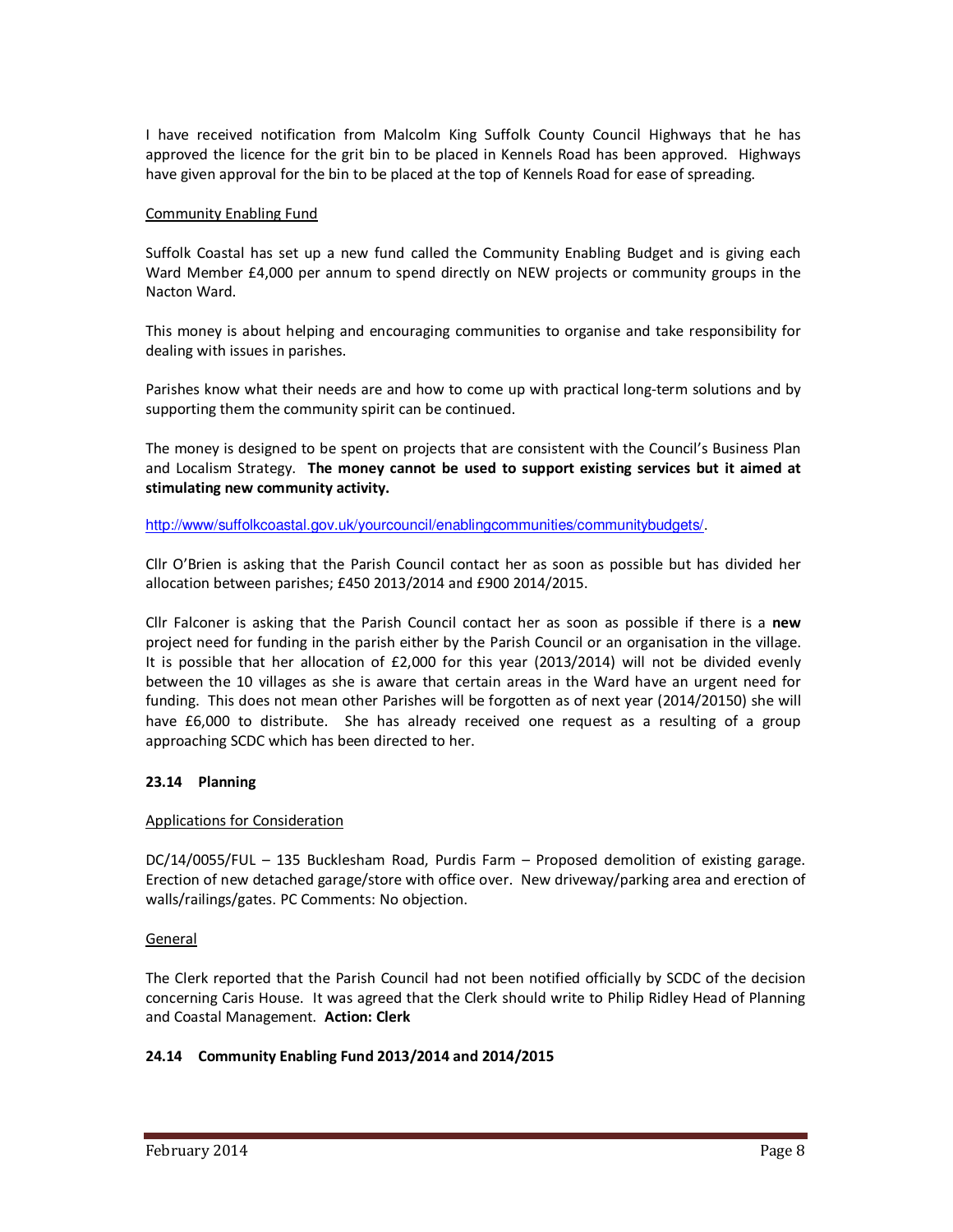Suffolk Coastal has set up a new fund called the Community Enabling Budget and is giving each Ward Member £4,000 per annum to spend directly on NEW projects or community groups in the Nacton Ward.

This money is about helping and encouraging communities to organise and take responsibility for dealing with issues in parishes.

Parishes know what their needs are and how to come up with practical long-term solutions and by supporting them the community spirit can be continued.

The money is designed to be spent on projects that are consistent with the Council's Business Plan and Localism Strategy. **The money cannot be used to support existing services but it aimed at stimulating new community activity.** 

## http://www/suffolkcoastal.gov.uk/yourcouncil/enablingcommunities/communitybudgets/.

Cllr O'Brien is asking that the Parish Council contact her as soon as possible but has divided her allocation between parishes; £450 2013/2014 and £900 2014/2015.

Cllr Falconer is asking that the Parish Council contact her as soon as possible if there is a **new** project need for funding in the parish either by the Parish Council or an organisation in the village. It is possible that her allocation of £2,000 for this year (2013/2014) will not be divided evenly between the 10 villages as she is aware that certain areas in the Ward have an urgent need for funding. This does not mean other Parishes will be forgotten as of next year (2014/20150) she will have £6,000 to distribute. She has already received one request as a resulting of a group approaching SCDC which has been directed to her.

## **25.14 Parish Plan Distribution / Parish Councillor Recruitment**

#### Parish Plan Distribution

Following discussion Cllr Warham proposed, seconded Cllr Day that the Clerk should organise the distribution of the Parish Plan prior to the parish councillor recruitment information being distributed – all in favour.

#### Parish Councillor Recruitment

Cllr Wells distributed a draft layout. Following discussion it was felt that the layout was too long and did not provide details of what the Parish Council achieves and the reason why somebody should become a councillor. Cllr Day felt that the advert should be a professional lay out and should be produced as an A4 two page colour document in the form of a newsletter and should include what the Parish Council has achieved in the past. The Clerk reported that she had a layout which had been used by other Parish Councils and it was agreed that this should be passed to Cllr Day. It was agreed that Cllr Day should approach Sea Shell Communications for an estimated cost of producing the document. **Action: Clerk / Cllr Day** 

## **26.14 Paws on Patrol / Dogs Trust Free Micro Chipping**

PC Smith reported that he had been discussing with the Clerk the proposed Paws on Patrol initiative which had discussed at previous Parish Council Meetings. Discussions took place on various dates / venues and it was agreed that the Clerk should approach SCDC requesting permission to use the piece of open space land on Murrills Road. PC Smith reported that it was proving difficult to agree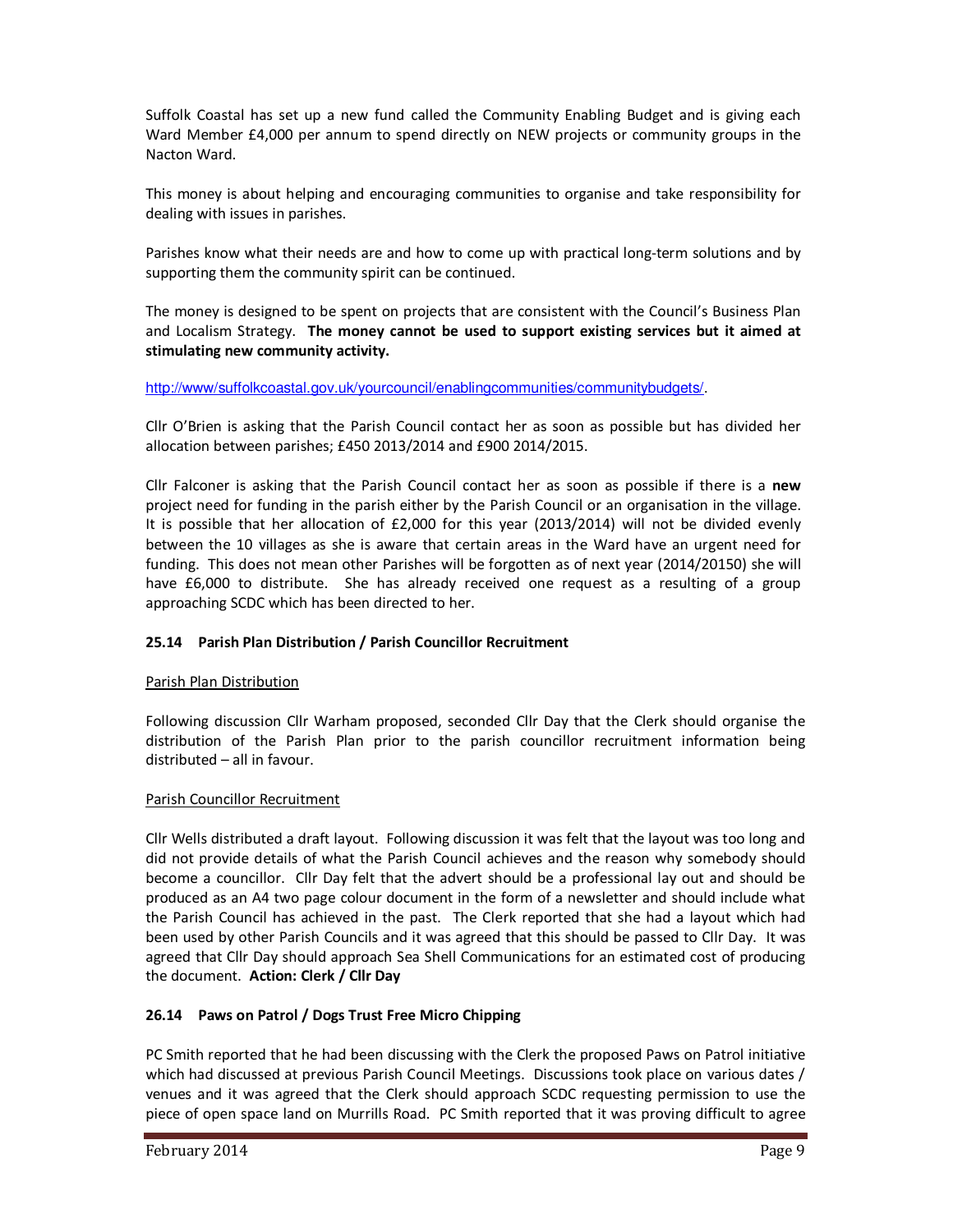dates with the Dogs Trust and it was agreed that the Clerk should approach local vets to see whether they may be prepared to offer the service. A provisional date of Saturday,  $3<sup>rd</sup>$  May 2014 has been suggested. **Action: Clerk / PC Smith / PCSO Bown** 

# **27.14 Communication with SCDC and SCC**

Please refer to Minute No 23.14 Planning.

## **28.14 Locality Budget 2013/2014**

Cllr Watts reported that he had researched the design of the seat and recommended that the two seats to be purchased should be the same design and materials as the Brightwell Seat ie Phoenix deign without arms in recycled materials. Cllr Lawrence agreed to provide the Clerk with a map of the suggested location of the seats to enable her to apply for a licence to site the seats. It was agreed that Cllr Wells should approach John Booth regarding the storage of the seats. **Action: Clerk / Cllr Lawrence / Cllr Wells** 

#### **29.14 Finance**

| Income                                       |           |
|----------------------------------------------|-----------|
| Locality Budget 2013/2014                    | £1,902.17 |
|                                              |           |
| Expenditure                                  |           |
| A J Buggs (Salary and Expenses January 2014) | £262.67   |
| Suffolk Preservation Society (Membership)    | £25.00    |

Cllr Warham proposed, seconded Cllr Wells that the above expenditure is approved – agreed. **Action: Clerk** 

#### **30.14 Correspondence**

a. The Clerk reported that she had received a request from Suffolk Preservation Society to continue with the Parish Council's membership. Cllr Lawrence proposed, seconded Cllr Warham that the membership should be continued – all in favour. The Clerk was requested to send a letter to Suffolk Preservation Society asking whether the Parish Council could have a list or map of history sites in the three parishes. **Action: Clerk** 

## **31.14 Meetings attended by councillors / clerk**

a. Cllr Newell gave a verbal report on the Waldringfield Quarry Meeting she had recently attended. Cllr Newell reported that although the definition of the footpath was being started and there would be a band either side of the footpath, it is not designated as a bridleway. It was agreed that the Clerk should contact the Waldringfield Parish Council Clerk asking Waldringfield Parish Council would be making a formal application for the redesignation of the path to a bridleway. **Action: Clerk** 

#### **32.14 Members questions to the Chairman**

a. Cllr Newell reported a tree needed attention which is situated on the Foxhall Road near the Nuffield Hospital entrance on the left hand side going towards Ipswich. **Action: Clerk**